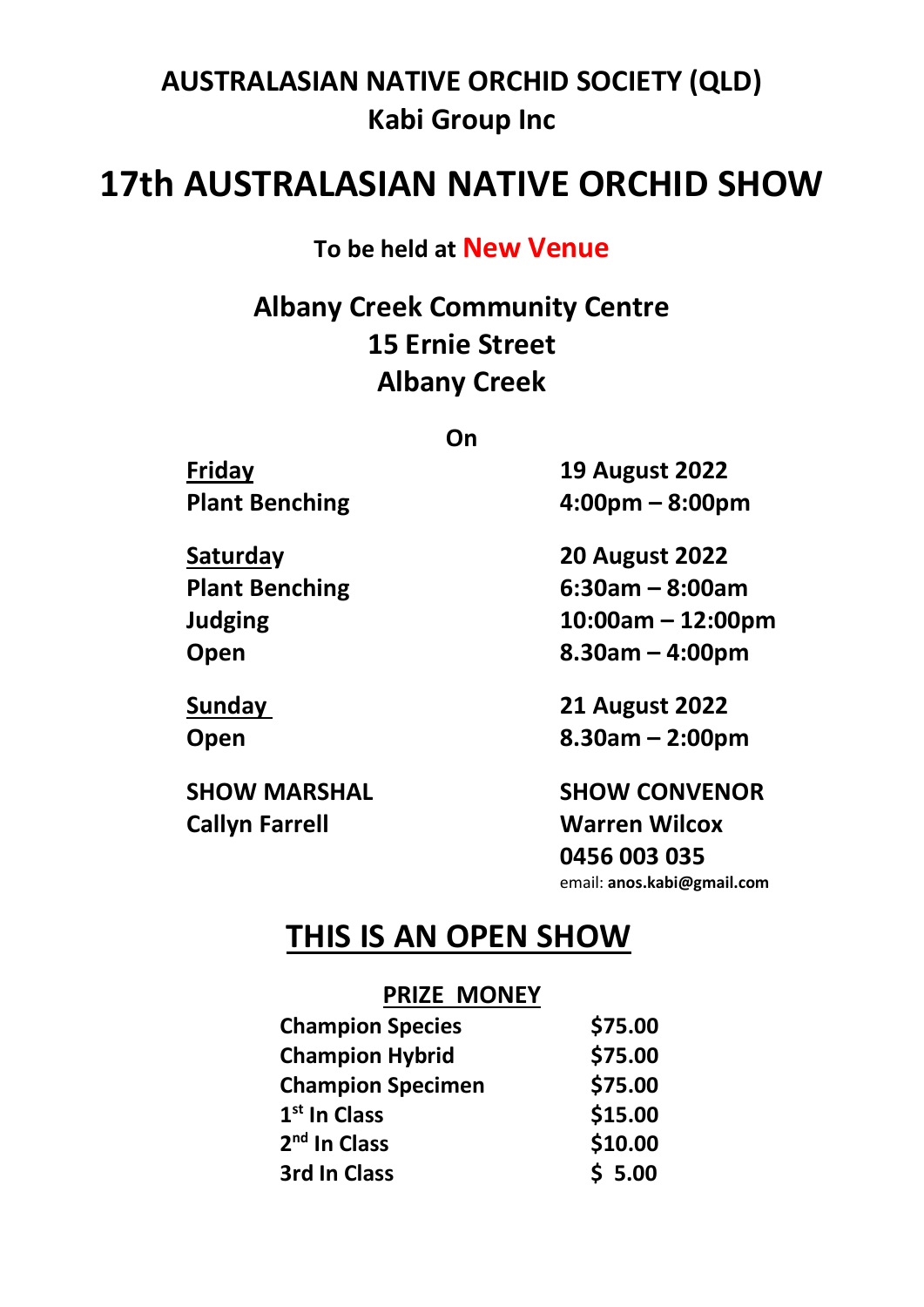### **ANOS SPECIES SECTION**

- **CLASS 1** *Dendrobium speciosum* **var** *pedunculatum*
- **CLASS 2** *Dendrobium speciosum* **var** *curvicaule*
- **CLASS 3** *Dendrobium speciosum* **var** *capricornicum*
	- **CLASS 4** *Dendrobium speciosum* **var** *grandiflorum*
- **CLASS 5** *Dendrobium speciosum* **var** *hillii*
- **CLASS 6** *Dendrobium speciosum* **var** *speciosum*
- **CLASS 7** *Dendrobium speciosum* **var** *boreale*
- **CLASS 8** *Dendrobium speciosum* **var** *blackdownense*
- **CLASS 9** *Dendrobium speciosum* **var** *carnarvonense*
- **CLASS 10** *Dendrobium speciosum* **- any intervarietal crossing of above.** Flowers average dorsal sepal ≥30mm
- **CLASS 11** *Dendrobium speciosum* **- any intervarietal crossing of above.** Flowers average dorsal sepal <30mm
- **CLASS 12** *Dendrobium tetragonum* **complex**
- **CLASS 14** *Dendrobium* **sect. Dendrocoryne – Other Species** (Refer condition 12)
- **CLASS 15** *Den.* sect. Spatulata Species
- **CLASS 16** *Den***. sect. Latouria Species** (Refer special condition 15)
- **CLASS 17** *Dendrobium* **sect. Rhizobium Species** *(Dockrillia)* (Refer condition 14)
- **CLASS 18** *Dendrobium* **Species - other sections**
- **CLASS 19** *Sarcanthinae* **Species**
- **CLASS 20 Other Epiphytic Species**
- **CLASS 21 Terrestrial Species**
- **CLASS 22 Seedling any Species** (Refer special condition 16)

### **ANOS HYBRID SECTION**

| <b>CLASS 23</b> | Dendrobium sect. Dendrocoryne primary Hybrids                          |  |
|-----------------|------------------------------------------------------------------------|--|
| <b>CLASS 24</b> | Den. Dendrocoryne Hybrid - predominantly Red/Pink/Mauve                |  |
|                 | Flowers average dorsal sepal ≥30mm                                     |  |
| <b>CLASS 25</b> | Den. Dendrocoryne Hybrid - predominantly Red/Pink/Mauve                |  |
|                 | Flowers average dorsal sepal <30mm                                     |  |
| <b>CLASS 26</b> | Den. Dendrocoryne Hybrid - predominantly White/Cream                   |  |
|                 | Flowers average dorsal sepal ≥30mm                                     |  |
| <b>CLASS 27</b> | Den. Dendrocoryne Hybrid - predominantly White/Cream                   |  |
|                 | Flowers average dorsal sepal <30mm                                     |  |
| <b>CLASS 28</b> | Den. Dendrocoryne Hybrid - Other Colours                               |  |
|                 | Flowers average dorsal sepal ≥30mm                                     |  |
| <b>CLASS 29</b> | Den. Dendrocoryne Hybrid - Other Colours                               |  |
|                 | Flowers average dorsal sepal <30mm                                     |  |
|                 | (Classes 23 to 29, refer special condition 12)                         |  |
| <b>CLASS 30</b> | <b>Dendrobium sect. Spatulata Hybrid.</b> (Refer special condition 13) |  |
| <b>CLASS 31</b> | Dendrobium sect. Latouria Hybrid. (Refer special condition 15)         |  |
| <b>CLASS 32</b> | Dendrobium Hot/Cold Hybrid - predominantly Red/Pink/Mauve              |  |
|                 | Flowers average dorsal sepal ≥30mm                                     |  |
| <b>CLASS 33</b> | Dendrobium Hot/Cold Hybrid - predominantly Red/Pink/Mauve              |  |
|                 | Flowers average dorsal sepal <30mm                                     |  |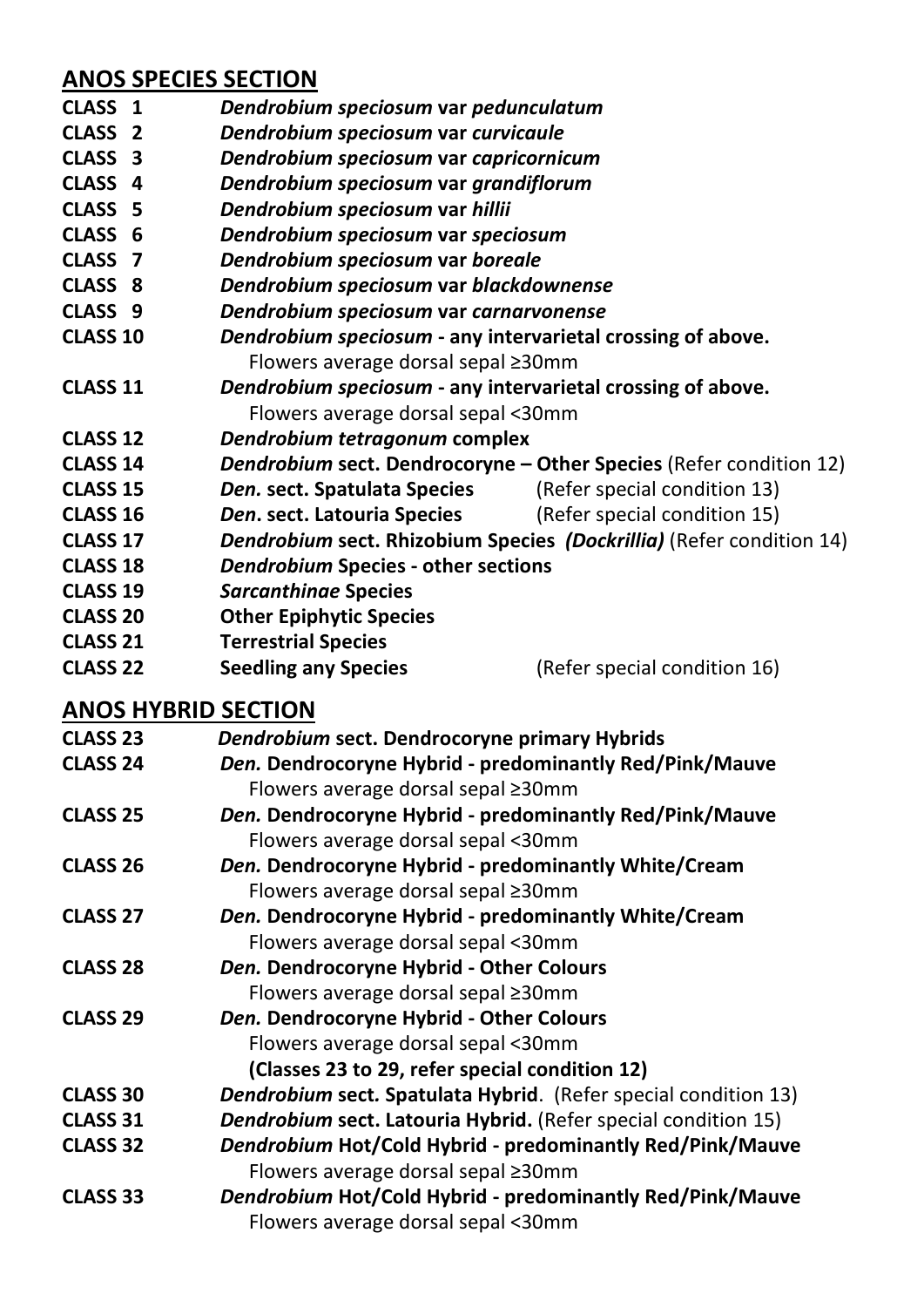| <b>CLASS 34</b> | Dendrobium Hot/Cold Hybrid - predominantly White/Cream<br>Flowers average dorsal sepal ≥30mm |                              |
|-----------------|----------------------------------------------------------------------------------------------|------------------------------|
| <b>CLASS 35</b> | Dendrobium Hot/Cold Hybrid - predominantly White/Cream                                       |                              |
|                 | Flowers average dorsal sepal <30mm                                                           |                              |
| <b>CLASS 36</b> | Dendrobium Hot/Cold Hybrid - Other Colours                                                   |                              |
|                 | Flowers average dorsal sepal ≥30mm                                                           |                              |
| <b>CLASS 37</b> | Dendrobium Hot/Cold Hybrid - Other Colours                                                   |                              |
|                 | Flowers average dorsal sepal <30mm                                                           |                              |
|                 | (Classes 32 to 37, refer special condition 11)                                               |                              |
| <b>CLASS 38</b> | Dockrillia (Dendrobium sect. Rhizobium) Hybrid (Refer condition 14)                          |                              |
| CLASS 39        | Dendrobium - Other Hybrids                                                                   |                              |
| <b>CLASS 40</b> | Sarcanthinae Hybrid                                                                          |                              |
| <b>CLASS 41</b> | <b>Other Epiphytic Hybrid</b>                                                                |                              |
| <b>CLASS 42</b> | <b>Terrestrial Hybrid</b>                                                                    |                              |
| <b>CLASS 43</b> | Seedling any Hybrid                                                                          | (Refer special condition 16) |
| <b>CLASS 44</b> | Novice Species, Open to Kabi members only                                                    |                              |
| <b>CLASS 45</b> | Novice Hybrid, Open to Kabi members only                                                     |                              |

#### **SPECIAL CONDITIONS**

- 1. Entries of exhibits shall be **free and open** to all members of orchid societies and other invited groups. Acceptance of any entry shall be conditional on the exhibitor agreeing to be bound by the conditions set out below. Exhibitors are responsible for the correct labelling of every plant exhibited and must show the class and exhibitor's ID number (obtainable from Benching Plant Registrars).
- 2. ANOS (QLD) KABI Group Inc. or its agents accept no responsibility for the theft, loss, destruction or damage of any kind to plants either during transport to or from the show or while at the show for display or sale. All reasonable care will be taken.
- 3. **All plants benched, displayed or for sale must be Australasian in origin as defined in the ANOS Constitution.** Se[e http://ourshopfront.com/kabi/html/ANOS\\_area.php](http://ourshopfront.com/kabi/html/ANOS_area.php)**.**
- 4. The show marshal has the right to determine the class in which any plant may be exhibited. The Show Marshall may reject, remove or rearrange any entry and combine and/or establish extra classes if needed. **The Show Marshal's decision is final.**
- 5. The Show Marshal shall have the right to refuse the exhibition of any plant which in his/her opinion appears diseased, has insect pests on the plant or is not of show bench quality.
- 6. Plants from a **Restricted Fire Ant Area** being exhibited or for sale, must be accompanied by appropriate documentation as required by the DPI otherwise the Show Marshal may refuse the exhibition or sale of the plants.
- 7. Plants competing for prizes shall have been owned and in the possession of the exhibitor for the preceding six (6) months.
- 8. Exhibits must be benched by 8.30am on Saturday 18 August 2018. There shall be no restriction on the number of separate entries by the exhibitor in any class or classes. Entries in joint names will be accepted. All plants entered will be judged.
- 9. Exhibits must not be removed from the benches before the termination of the show; no blooms shall be removed from a plant even though spent or plants or blooms interfered with, except under the authority of the Show Marshal.
- 10. **Australasian Native Orchid Judging and staking standards apply** (staking of inflorescences is not permitted but there is no prohibition in staking pseudobulbs). No prizes shall be given if, in the opinion of the judges, no prize is warranted. **The judges' decision is final.**
- 11. *Dendrobium* Hot/Cold hybrids include **only** section Dendrocoryne together with Section Spatulata and/or Section Phalaenanthe. Sections Dendrocoryne and Spatulata are defined below and Phalaenanthe includes *D. bigibbum -* all varieties & synonyms and *D. dicuphum.*